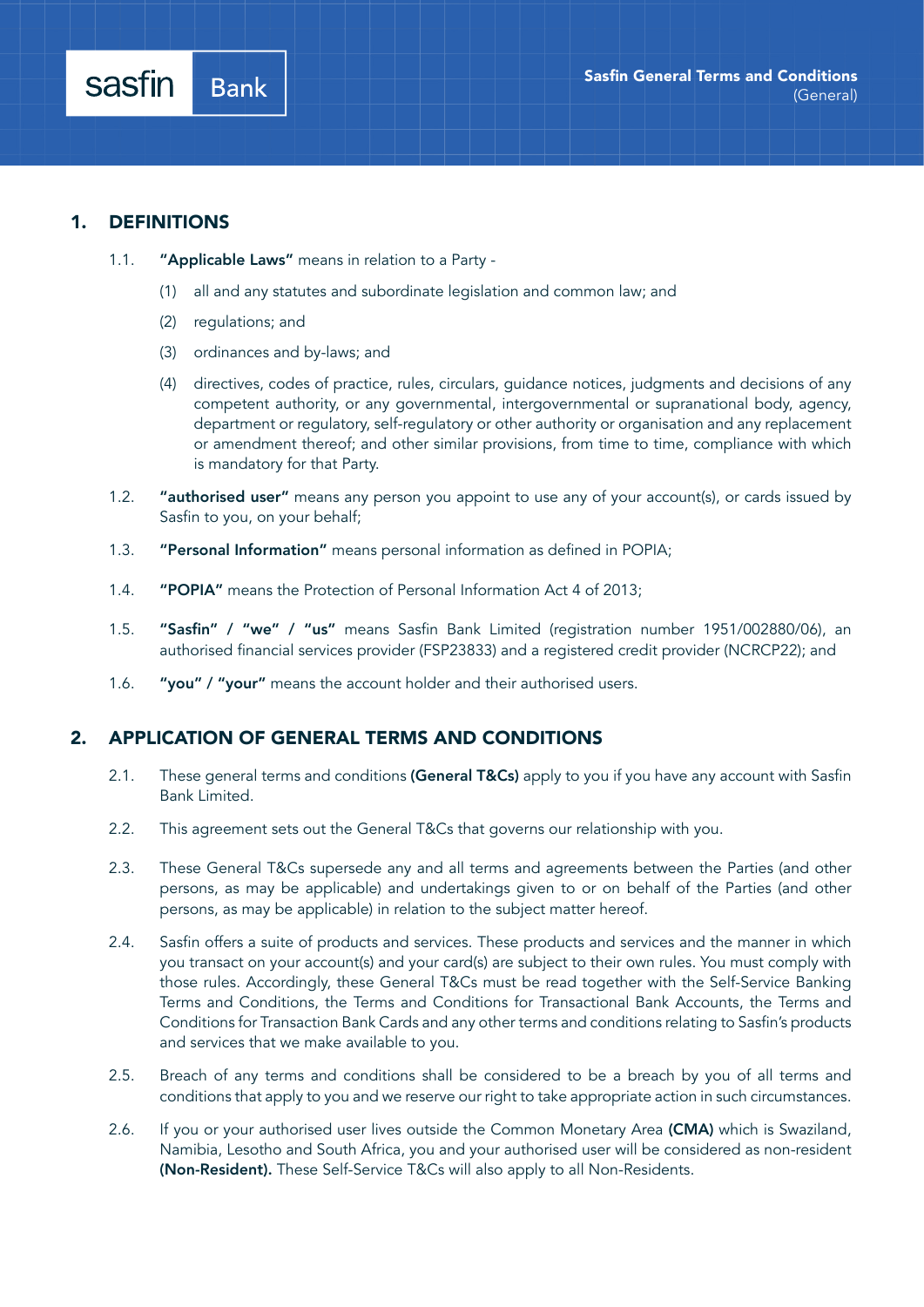# 3. FEES AND CHARGES

- 3.1. For your use of our products and services, access mechanisms and banking channels, you agree to pay our fees and charges as set out in our pricing guide.
- 3.2. You agree that we may debit your account(s) with the amount of the fees and charges payable by you to us immediately when the fees and charges are incurred.
- 3.3. We may apply and allocate any monies received towards any monies owed to us.
- 3.4. We may vary fees and charged from time to time. If the fees and charges change, we will notify you of the changes before the new fees are payable.
- 3.5. If you do not agree with the changes to the fees, you may cancel your agreement with us to which the fees apply within 7 (seven) business days of receiving notice of the change. If we do not receive a notice from you to cancel the relevant product or service to which the new fees apply, we will regard this as your acceptance of the new fees.
- 3.6. The pricing guide is available on our website at [www.sasfin.com](http://www.sasfin.com) (website). For more information on Sasfin's fees, please refer to the pricing guide or contact Sasfin directly.

## 4. STATEMENTS

- 4.1. We will make a certain amount of account statements available to you for a 12-month period. You may request account statements(s) from us.
- 4.2. If you request statements over and above the number of statements normally provided to you for a 12-month period, a fee will be payable for those additional statements.
- 4.3. Statements may be sent to you electronically by email or will be made available to you on online banking.
- 4.4. Statements will show all transactions on your account for the period shown on the statement. If transactions have not yet been credited or debited to your account, those transactions will not appear on your statement.
- 4.5. You must review your statements regularly and check every entry carefully as soon as you receive your statement. This will help you monitor transactions on your account(s).
- 4.6. If you notice any errors or unauthorised transactions, you must notify us within 30 (thirty) business days from the statement date so we can assist you to rectify the matter, where possible. If you do not notify us of any errors or unauthorised transactions, we will assume that all transactions are correct and authorised even if they were not. We will not be liable for any loss or damage you suffer because of this.

## 5. AUTHORISED USERS

- 5.1. We will allow your authorised users to access and transact on your account(s) when you complete and sign the necessary forms. Once we receive the completed and signed forms, you permit us to act on such forms and give the authorised user(s) access to your account(s).
- 5.2. You must ensure that the details provided to us for the authorised user(s) is correct. We will rely on information provided by you about your authorised user and will not verify any such information. You hereby indemnify and hold us harmless for any loss, damage suffered by you or claims against Sasfin as a result of you giving permission to an authorised user to access and transact on your account(s).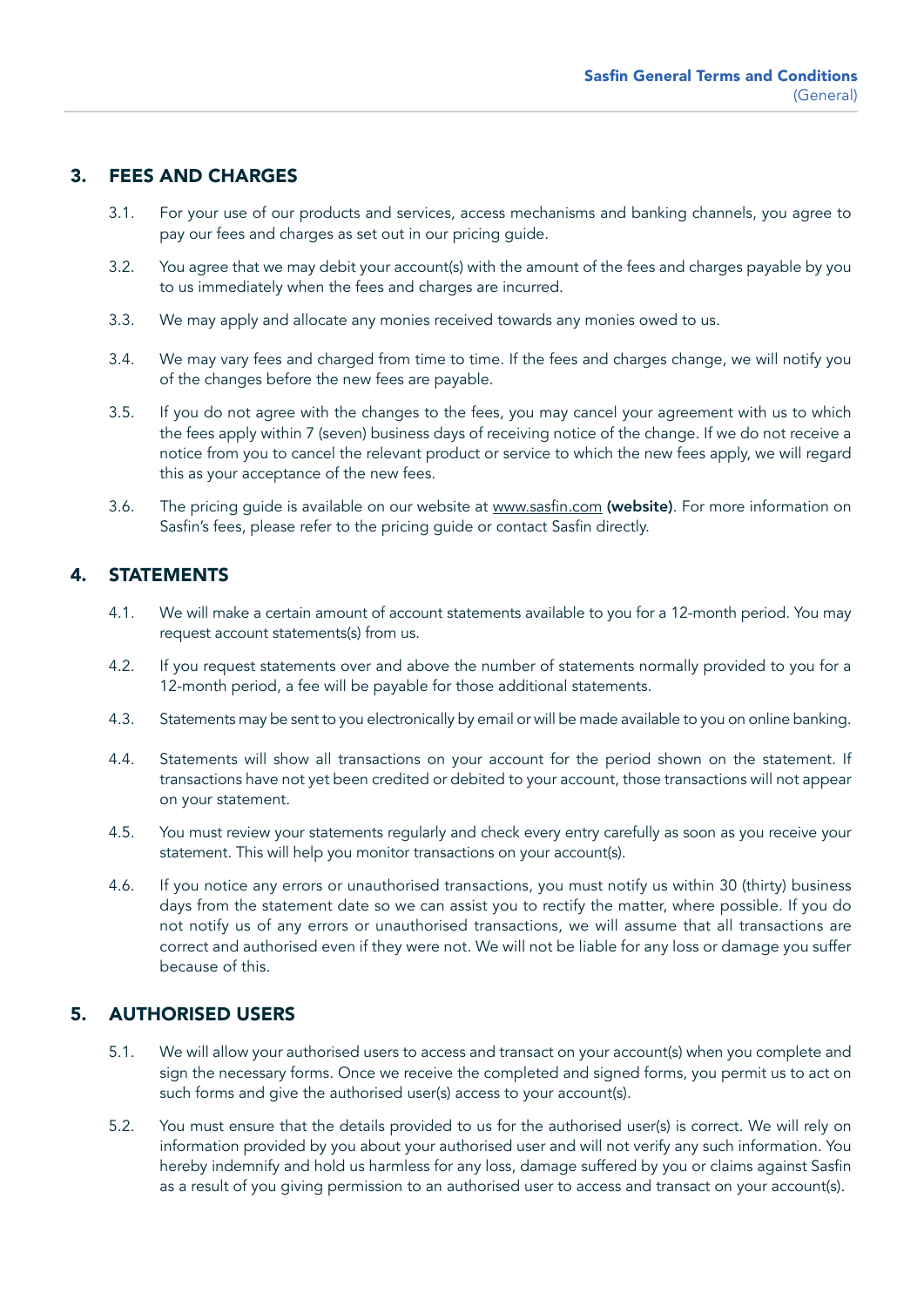- 5.3. You understand that by giving authority to your authorised user(s), your authorised users may access and transact on your account and may use any Self-Service Channel available to you. Such authorised user(s) act as your agent.
- 5.4. You will be liable for all debts incurred and all transactions performed by your authorised user(s), including our fees and charges, overdrawn amounts and any interest applicable.
- 5.5. You must ensure that your authorised user is aware of these General T&Cs as your authorised user(s) will be bound by these Generals T&Cs and all other terms and conditions that apply to Sasfin's products, services and Self - Service Channels.
- 5.6. You warrant that any person who becomes your authorised user has the necessary legal capacity to be bound by these General T&Cs and will be made aware of these General T&Cs. You shall be liable for any loss or damage suffered by Sasfin as a result of any act or omission by your authorised user.
- 5.7. You understand the risks involved in allowing your authorised user to access and transact on your account(s) and have considered the restrictions that should apply. These restrictions must be communicated to us in order for us to allow the authorised user the appropriate access to your account(s) with the necessary restrictions in place.
- 5.8. You can change or cancel the rights of or restrictions that apply to your authorised user(s) at any time on the website after you have logged in to the appropriate Self-Service Channel. You may also notify us when any rights of an authorised user must be changed or cancelled by completing and signing the required form(s), for us to change or cancel the authorised user's rights for you. Any cancellation to an authorised user's access rights to your account(s) will only be effective after you receive confirmation of the changed or cancelled rights from us. You will be responsible for all transactions performed by the authorised user before the change or cancellation becomes effective, including future-dated payments.
- 5.9. When an authorised user is no longer allowed to transact on your behalf or on any of your account(s), you have the right to demand that they return physical devices, such as cards, to enable them to transact. You must notify us, in writing, when your authorised user's access rights to your account(s) must be cancelled. Any card given to the authorised user to transact on your behalf must be destroyed or returned to us. For your security, the authorised user's access information used to access Self-Service Channels must be cancelled. Any new authorised user(s) will be given new access information.

# 6. NON - RESIDENTS

- 6.1. Non-Residents must comply with the exchange control laws and regulations, requirements and restrictions that apply to the Non-Resident, your card and your account(s) as set out by the South African Reserve Bank or otherwise. These include the rules that govern payments to and from your account(s).
- 6.2. It is the responsibility of the Non-Resident to check and comply with all legal requirements relating to it and its account(s). By transacting on your account, you confirm that you understand and comply fully with the legal requirements applicable to you and your account(s) as a Non-Resident.
- 6.3. Funds that are deposited or transferred into any of your account(s) must adhere to the following:
	- (1) The funds must be converted into South African Rand;
	- (2) The funds must be transferred from or to another Non-Resident account(s);
	- (3) The funds may be deposited into a Non-Resident account(s) if the funds were withdrawn from such Non-Resident account(s); and
	- (4) The funds are received from South African residents in accordance with the exchange control regulations and Applicable Laws.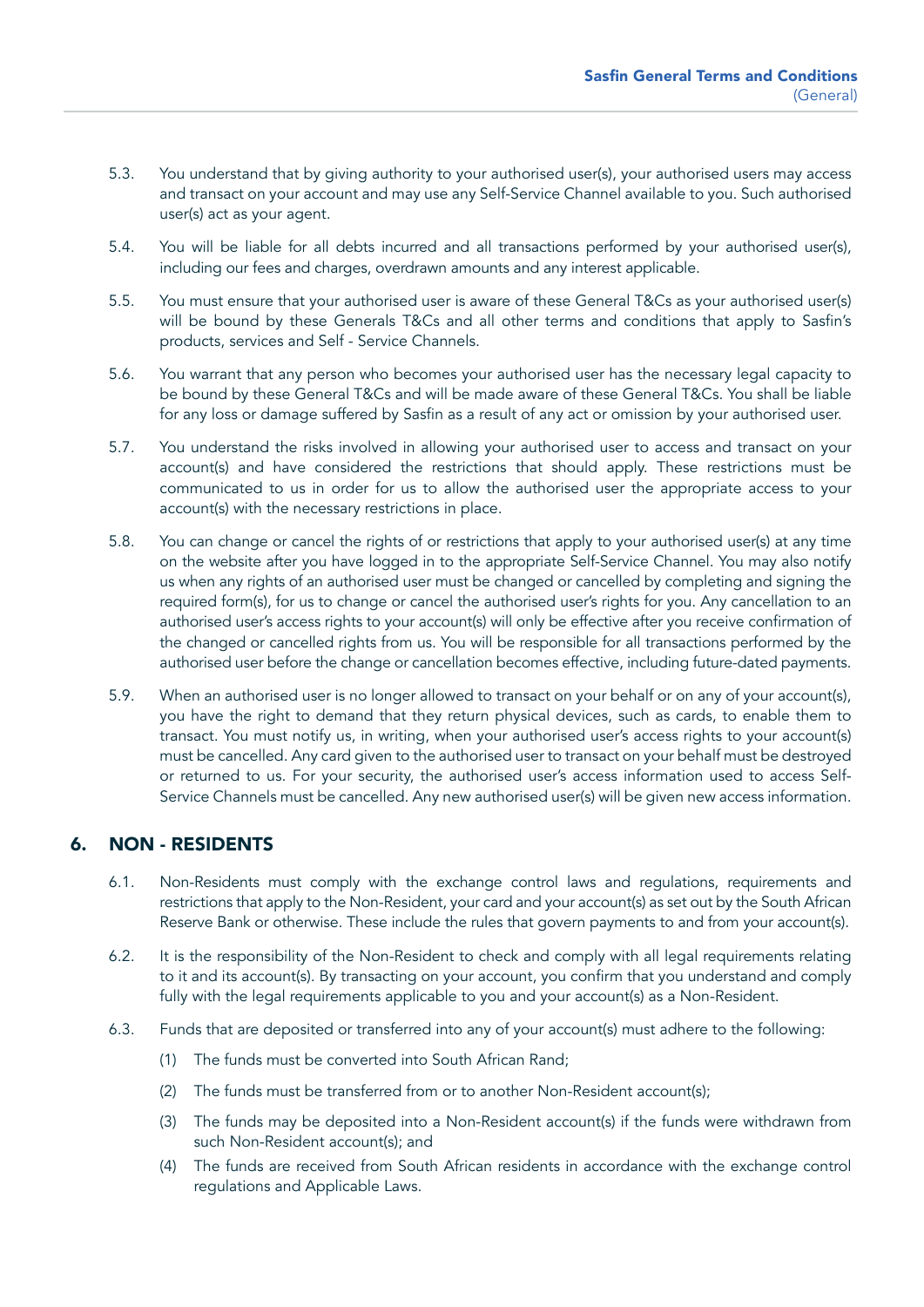6.4. If you do not comply with the legal requirements that apply to you as a Non-Resident or if required by law, we may freeze your account placing a hold on all transactions. If your account(s) is frozen, you will not be able to withdraw or transfer funds from your account(s).

# 7. YOUR PERSONAL INFORMATION

- 7.1. You hereby consent to Sasfin processing your Personal Information in accordance with POPIA for the purposes of considering your application.
- 7.2. We respect your privacy and have privacy policies that regulate how we use, process, deal with, share and store your information. For more information please read our privacy policy, which forms part of these General T&Cs. Where we make use of third-party technology service providers, we undertake to ensure that they will adhere to our privacy policies.
- 7.3. We will treat your Personal Information as confidential and will take reasonable steps to protect your Personal Information.
- 7.4. You acknowledge that Sasfin shalldisclose your Personal Information if:
	- (1) the law requires us to do so;
	- (2) it is in the public interest to do so;
	- (3) our interests require disclosure of your Personal Information; or
	- (4) disclosure is made at your request or you have given us consent.
- 7.5. When we consider your application for any Sasfin products and services or in order for us to maintain our relationship with you or if the law requires it, you agree that we may obtain your Personal Information from third parties, which may include credit bureau or government agencies, and we may disclose some of your Personal Information to these third parties to verify or obtain information we need to consider your application. We will not disclose more information than necessary for these purposes.
- 7.6. You hereby consent to Sasfin's use of automated decision processes to facilitate the generation of credit score cards for the purposes of determining your creditworthiness and agree that we may retain and utilise records of information pertinent to your ongoing creditworthiness.
- 7.7. We hereby notify you that in order for us to provide products and services to you, your Personal Information will need to be verified and/or disclosed to third parties. You hereby agree to the disclosure of your Personal Information necessary for Sasfin to provide products and services to you.
- 7.8. You acknowledge that Sasfin may be required to transfer your Personal Information within the Republic of South Africa and to locations outside of the Republic of South Africa for the purposes of these General T&Cs, including without limitation by way of sharing of the Personal Information with third party service providers. To the extent applicable, you provide your consent thereto.
- 7.9. We will at all times comply with the Applicable Laws when disclosing your Personal Information.
- 7.10. You shall have the right to access your Personal Information as held by Sasfin which access shall be granted during office hours within a reasonable time after receiving a written request for access.
- 7.11. You agree that Sasfin may provide your Personal Information to out subsidiaries and associated entities for purposes of marketing and referring potential business opportunities within our group of companies.

## 8. COMMUNICATIONS

8.1. We may communicate with you by any means such as electronically by email or telephone or paper.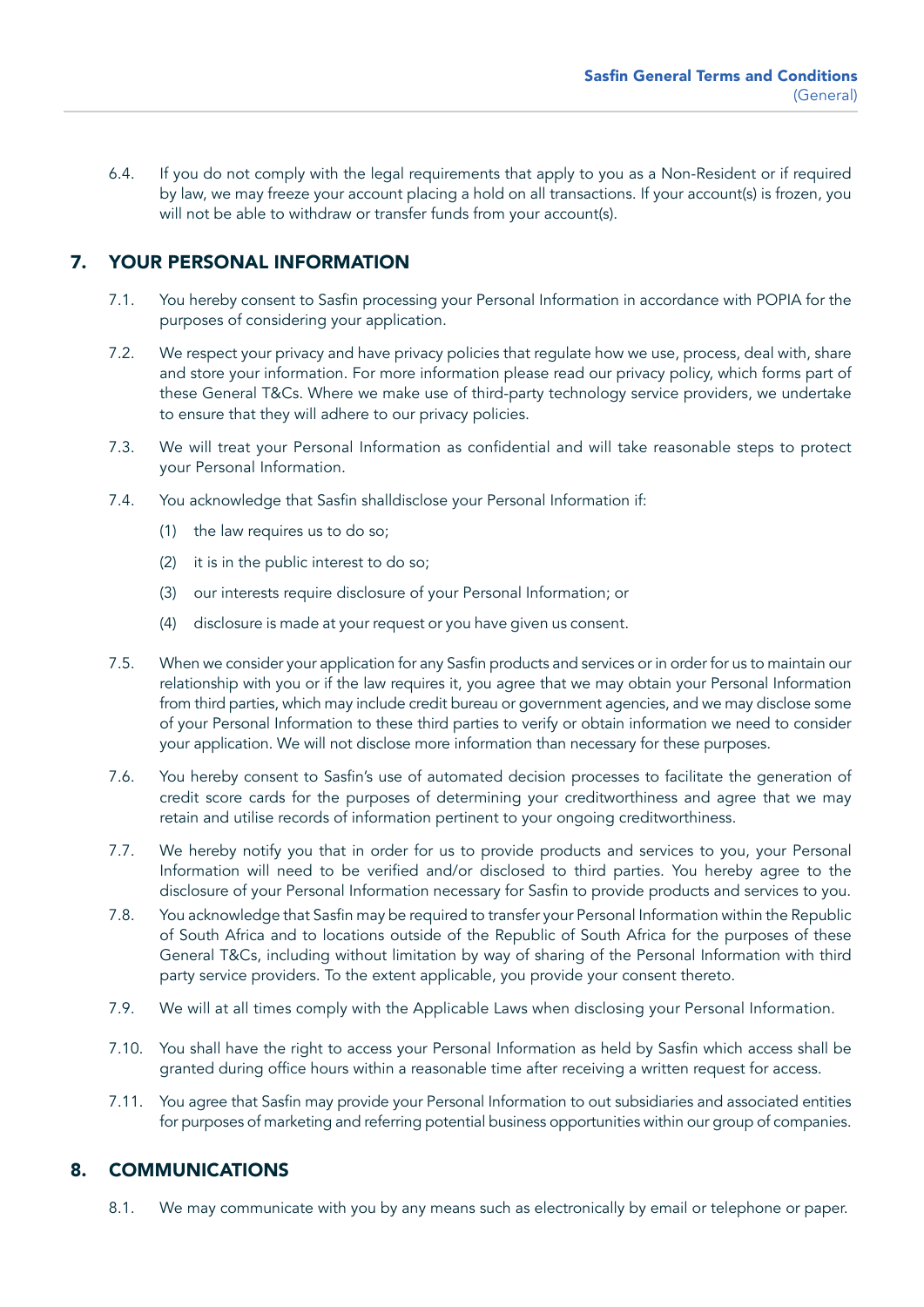- 8.2. All communications from us will be sent to your last known address or address or contact details we have on record for you, such as postal address, street address, email address, telephone or mobile. We may also communicate with you using our website, our Self-Service banking channels or by means of publication or advertisement in the media or in our Client Relationship Centres.
- 8.3. You must update us with your contact details regularly to ensure that we have correct information. If your contact details, including your address change, you must notify us immediately. You can change your contact details and address by sending us written notice of the change. If you need to change your street address, we will need proof of your new residence.
- 8.4. All legal notices or documents (such as summons) will be sent to the last street address we have on record for you, unless you choose another address for serving legal notices and documents (such as summons) as your domicile (your legal address where you will receive legal notices and documents).
- 8.5. We choose our domicile at Sasfin Legal, 29 Scott Street, Waverley, Gauteng, 2090.
- 8.6. Any communication we send you will be considered to be received by you:
	- (1) If sent by post, on the 8th (eighth) business day from the date of posting;
	- (2) If sent electronically (by fax, email, SMS or through a Self-Service banking channel), on the first business day following the successful transmission of the communication as evidence by electronic confirmation of receipt; and
	- (3) If posted on our website or made available to you at our Client Relationship Centre's, on the date the communication was published.
- 8.7. If you call us at the contact centre, all calls may be recorded for your protection and our records. When you call the contact centre you will be required to confirm your identity by answering a few security questions. Only once we are satisfied that your identity has been confirmed will we proceed to assist you.
- 8.8. You acknowledge that from time to time you may request Sasfin to act on communications from you sent by fax, email, telephone or otherwise. We are prepared to act on such instructions based on the following warranties. You understand and agree that:
	- (1) Sasfin will not verify the authenticity of any communication received from you;
	- (2) All communications which purport to emanate from you shall be deemed to be given to Sasfin by you irrespective of the manner in which the communication was received which may include, as a result of any malfunction of equipment, distortion of communication links and the like, whether the communication was intended to be sent of not;
	- (3) You will implement and adhere to any procedures and/or restrictions imposed by Sasfin from time of time regarding the sending of any such communication to Sasfin;
	- (4) These warranties will not be affected if Sasfin does not set out any or sufficient procedures or restrictions or ensures that you have adhered to them; and
	- (5) Sasfin will not be obliged to act on any communion or purported communication from you and that Sasfin may at any time refuse to act on your communication.
- 8.9. You waive all rights you may have or obtain against Sasfin arising directly or indirectly from any and all losses or damages which you may suffer as a result of Sasfin acting on your communication. You indemnify and hold Sasfin harmless against any claims, demands and/or actions made against it or losses or damages suffered by Sasfin because Sasfin acted on your communication.

## 9. CHANGES TO THIS AGREEMENT

9.1. We have the right to change these General T&Cs or add new terms and conditions, new products or services or change the terms and conditions that apply to any products or services or change any terms and conditions that apply to you, your account(s) and/or the way you access your account(s).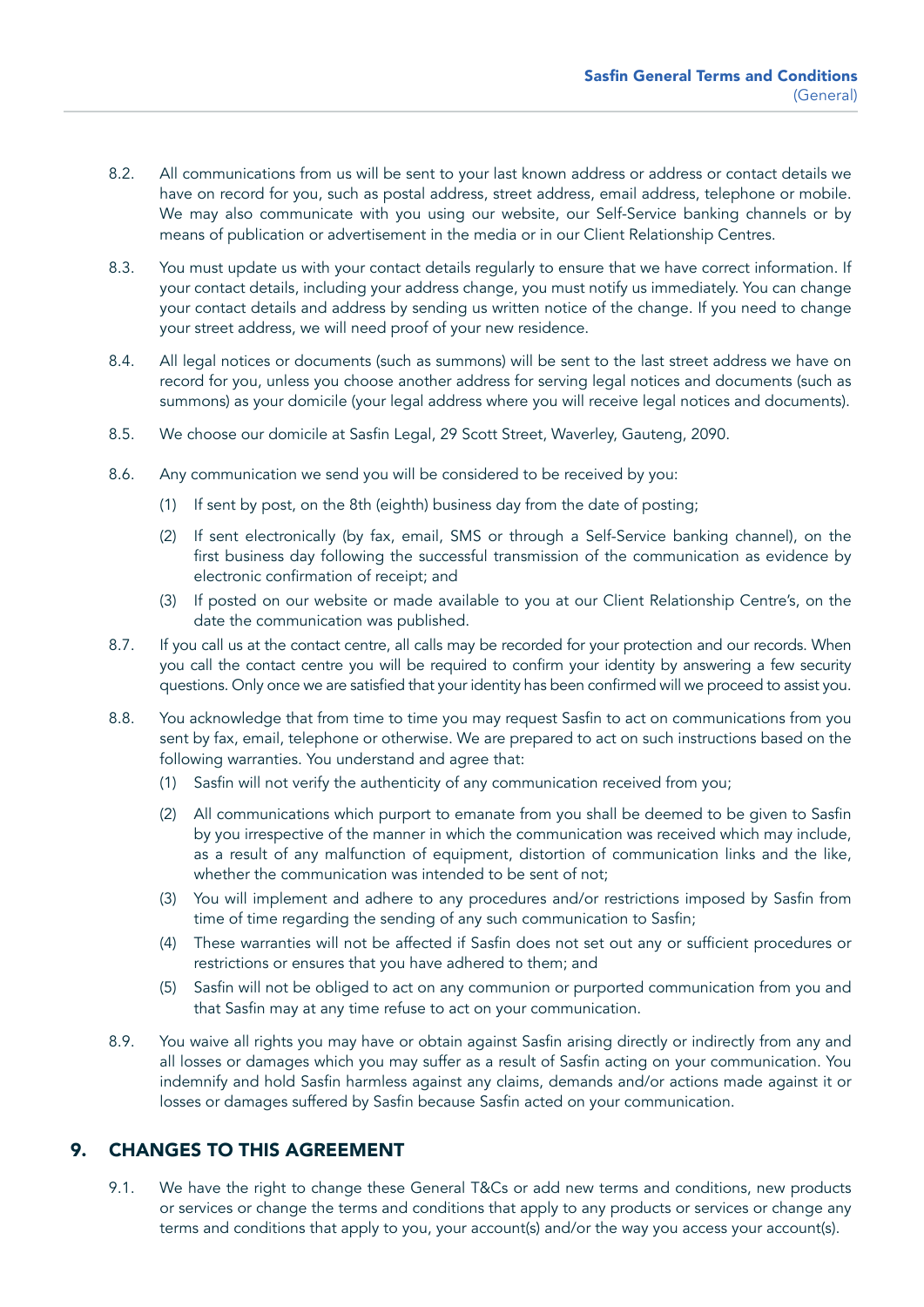- 9.2. You will be notified of all material changes. Your access to your accounts and transacting on your account(s) after notice to you of the changes will be considered to be your acceptance of any changes.
- 9.3. If you do not agree to the changes, you may cancel your agreement with us or the relevant product(s) or service(s) within 7 (seven) business days of receiving a notice of any change. If we do not receive a notice from you of your intention to cancel this agreement or product(s) or service(s), we will regard this as your acceptance of the changes and new terms and conditions and that you will be bound by them.

#### 10. INDEMNITY

You hereby indemnify and hold Sasfin harmless against any claim, loss (direct or consequential), expense or damage arising out of or in connection with this agreement or which may be sustained or incurred by Sasfin, which may include legal costs (on an attorney and own client scale) or charges incurred in respect of proceedings against you as a result of:

- (1) your breach of this agreement;
- (2) your use of the card, your use of the account, any Self-Service Channel;
- (3) any claim by a third party against Sasfin;
- (4) arising out of your negligence or act or omission by you to adhere to these terms and conditions;
- (5) as a result of you providing incorrect or misleading information or misrepresenting your information or your financial status and circumstances;
- (6) as a result of failure or malfunction of a merchant's terminal or device used for cards for purchases or transactions;
- (7) as a result of failure or malfunction of an ATM;
- (8) as a result of a merchant not accepting the card or if Sasfin rejects the transaction; and
- (9) for any loss or damage of whatsoever nature and howsoever arising.

#### 11. CANCELLING THIS AGREEMENT

- 11.1. You can cancel this agreement at any time by notifying us in writing that you would like to cancel this agreement.
- 11.2. We can cancel this agreement at any time after giving you reasonable notice.
- 11.3. If this agreement is cancelled, your account(s) will be closed and your right to use or access your account(s) is restricted.
- 11.4. All your instructions received by us before the agreement ends will be carried out provided, they do not need to be carried out after the cancellation date. If this agreement is cancelled, you will still be responsible for all transactions, instructions and fees.
- 11.5. The cancellation of any agreement with us does not affect any obligation that clearly state that those obligations will continue to operate even after cancellation of any such agreement. The cancellation of any agreement with us does not affect those obligations which of necessity must continue even if the clauses recording those obligations do not specifically provide for this. Cancelling this agreement does not mean that any scheduled payments or recurring services will be cancelled. You are responsible for ensuring that the scheduled payments or recurring services are also cancelled.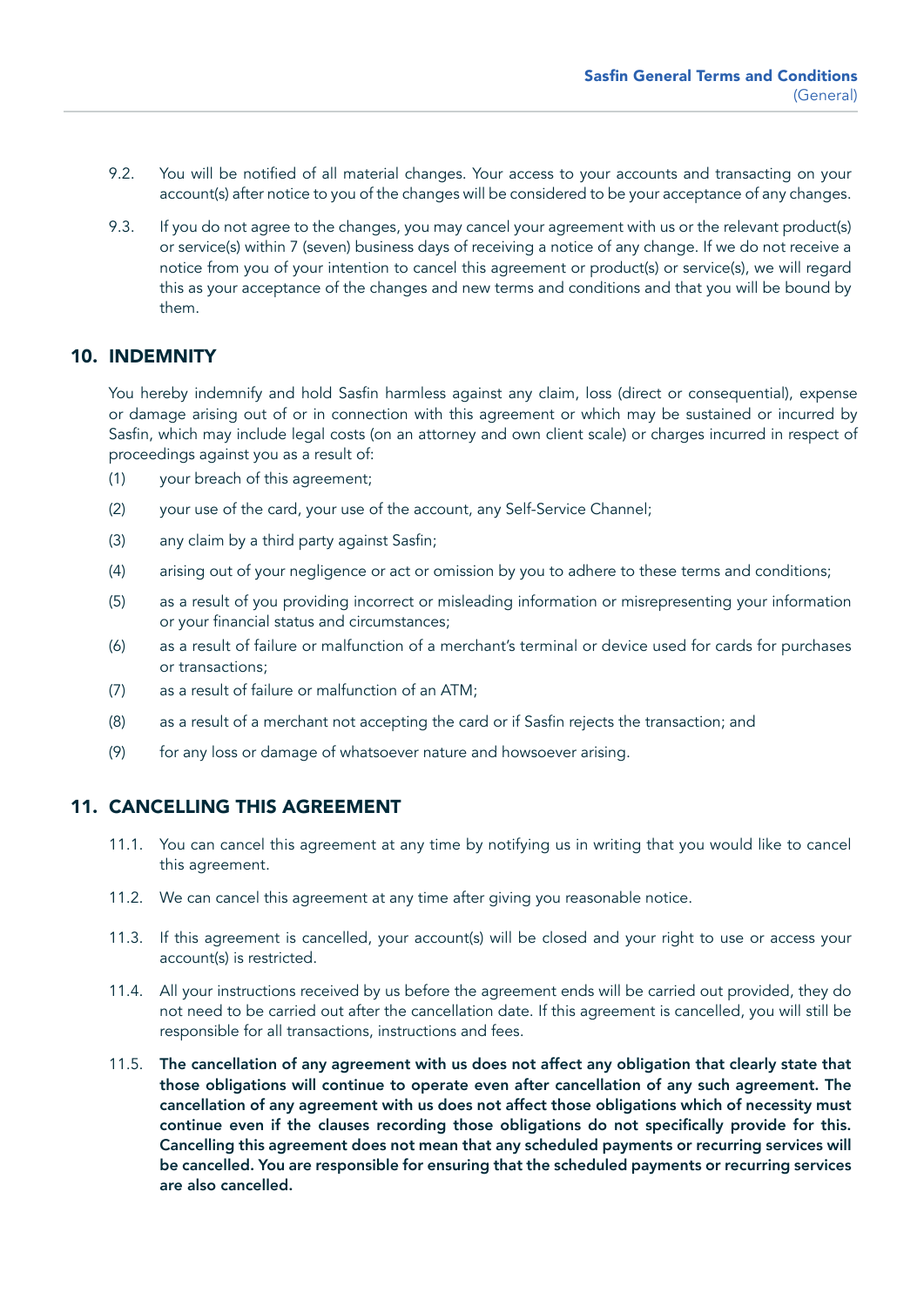# 12. JURISDICTION AND COSTS

- 12.1. You agree that should the need arise, we may take legal action against you for any cause arising out of this agreement or any agreement between you and Sasfin in the Magistrate's/Regional Court, even if the amount of the claim exceeds the jurisdiction of the Magistrate's/Regional Court.
- 12.2. You agree to pay all costs and expenses we incur in recovering any money that you owe us, which may include legal costs (on an attorney and own client scale), collection charges, tracing fees and Vat.
- 12.3. If we need to take any legal action against you for breach of these General T&Cs or any applicable terms and conditions, or failing to pay us any fees, you will be liable for all legal costs which may include legal costs on an attorney and own client t scale, collection and tracing fees and value-added tax, where applicable, which we may incur in recovering or attempting to recover money which you owe to us.

# 13. GENERAL

- 13.1. You warrant that you have the necessary legal capacity and authority to enter into and be bound by these General T&Cs.
- 13.2. To the extent allowed by law, Sasfin shall not be bound by any express or implied term, representation, warranty, promise or the like not recorded in the terms and conditions applicable to you or otherwise recorded in writing and notified to you.
- 13.3. A certificate signed by any director or manager of Sasfin, whose authority does not need to be proved, shall be proof, on the face of it, of any matter relating to these General T&Cs and any other terms and conditions, such as Self-Service T&Cs or any other terms and conditions relating to Sasfin products and services any amount payable by you to Sasfin and the fact that same is due and payable for all purposes.
- 13.4. You may not cede, assign, pledge or otherwise transfer your rights and/or obligations to any other person (other than authorised users, the details of which you have given us) without our prior written consent.
- 13.5. Each clause is severable from the other clauses in these General T&Cs. If a clause is invalid, illegal or unenforceable, that clause will be severed from the rest of the General T&Cs. The other General T&Cs will remain valid, legal and enforceable and will apply to you.
- 13.6. If we allow you extra time, or leniency to comply with these General T&Cs or your obligations to Sasfin or if we decide not to enforce our rights for any one thing, it does not mean that those obligations do not apply to you or that we have abandoned or waived any of those rights. We will always be able to enforce our rights on any obligation of yours at any time.
- 13.7. When dates need to be calculated, the number of business days shall be calculated by excluding the first business day and including the last business day.
- 13.8. This agreement is governed by the laws of the Republic of South Africa.
- 13.9. Sasfin shall not, under any circumstances, be held liable for consequential damages which may include loss of time, loss of production, loss of materials, loss of labour fees, loss of earnings or profits, arising directly or indirectly from or in connection with this Agreement.
- 13.10. The headings to clauses are added for reference purposes only and do not affect the interpretation of this agreement or any terms and conditions.
- 13.11. Unless the context clearly indicates otherwise, words suggesting the singular includes the plural, words suggesting one gender include other genders and words suggesting natural persons include created entities (such as companies) and *vice versa.*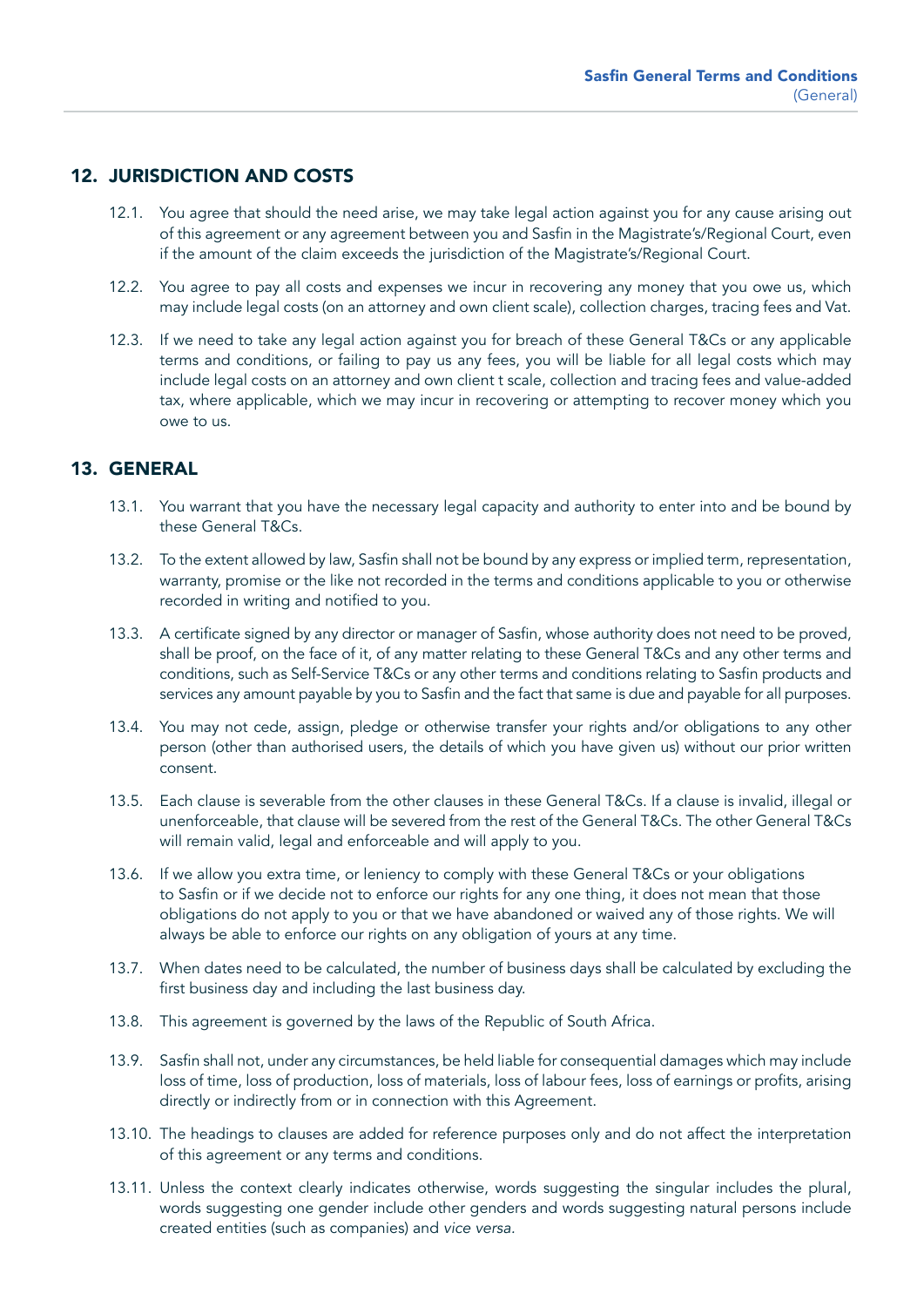- 13.12. The General T&Cs shall apply to all other products, services, access mechanisms and offerings of Sasfin.
- 13.13. A reference to you shall include your agent, authorised user, employee, director, executor, administrator, substitute in title, successor and permitted assign, liquidator, judicial manager, cessionary and the like.
- 13.14. The rule of construction, that the agreement be interpreted against the party drafting or preparing the document, shall not apply.
- 13.15. No waiver of our rights will be of any force unless it is recorded in writing and signed us or our authorised representative.
- 13.16. You must immediately notify us, in writing, if you become insolvent, if you become subject to an administration order, if you are sequestrated or liquidated, whether provisionally or finally. If any such event happens, and we receive dividends or payment from a trustee judicial manager or liquidator of from security held by us, this does not prejudice our right to recover the remaining amount owing by you to us.
- 13.17. If you become legally incompetent or if you pass away, the full amount you owe to us will become immediately due and payable and access to and the ability to transact on your account will be suspended.
- 13.18. In the case of fraud, suspected fraud or in the instance that the law requires us to do so, we can freeze or close your account(s) or stop a product or service being available to you without notice to you. If your account(s) is frozen, closed or a product or service is stopped, there will be a hold on all transactions in your account and you will not be able to access your account, receive, withdraw or transfer funds from your account.
- 13.19. We may set off any amounts that you owe to us against any amount we hold in credit in any of your account(s). To the extent permitted by law, we reserve our right to combine the amounts you owe to us and either set off the amounts against the amount held to the credit of your account(s) or to claim the amount from you.

#### 14. FINANCIAL SERVICES DISCLOSURE

14.1. Sasfin Bank Limited is authorised to render advice and recommend financial products in respect of Category 1 products types listed below:

| <b>Category Description</b>                                 | <b>Advice</b> | <b>Intermediary</b> |
|-------------------------------------------------------------|---------------|---------------------|
| Category I                                                  | X             | X                   |
| Securities and Instruments: Shares                          | $\times$      | $\times$            |
| Securities and Instruments: Money market instruments        | X             | X                   |
| Securities and Instruments: Debentures and securitised debt | $\times$      | $\times$            |
| Securities and Instruments: Bonds                           | X             | $\times$            |
| Securities and Instruments: Derivative instruments          | $\times$      | $\times$            |
| Foreign currency denominated investment instruments         | X             | X                   |
| Deposits Defined in the Banks Act - exceeding 12 months     | X             |                     |
| Deposits defined in the Banks act - 12 months or less       | X             |                     |

14.2. Compliance with the Financial Advisory and Intermediary Services Act (FAIS) is monitored by Howard Brown, an approved Compliance Officer, CO4683, who may be contacted on 011 809 7770 or by e-mail Howard.Brown@sasfin.com.